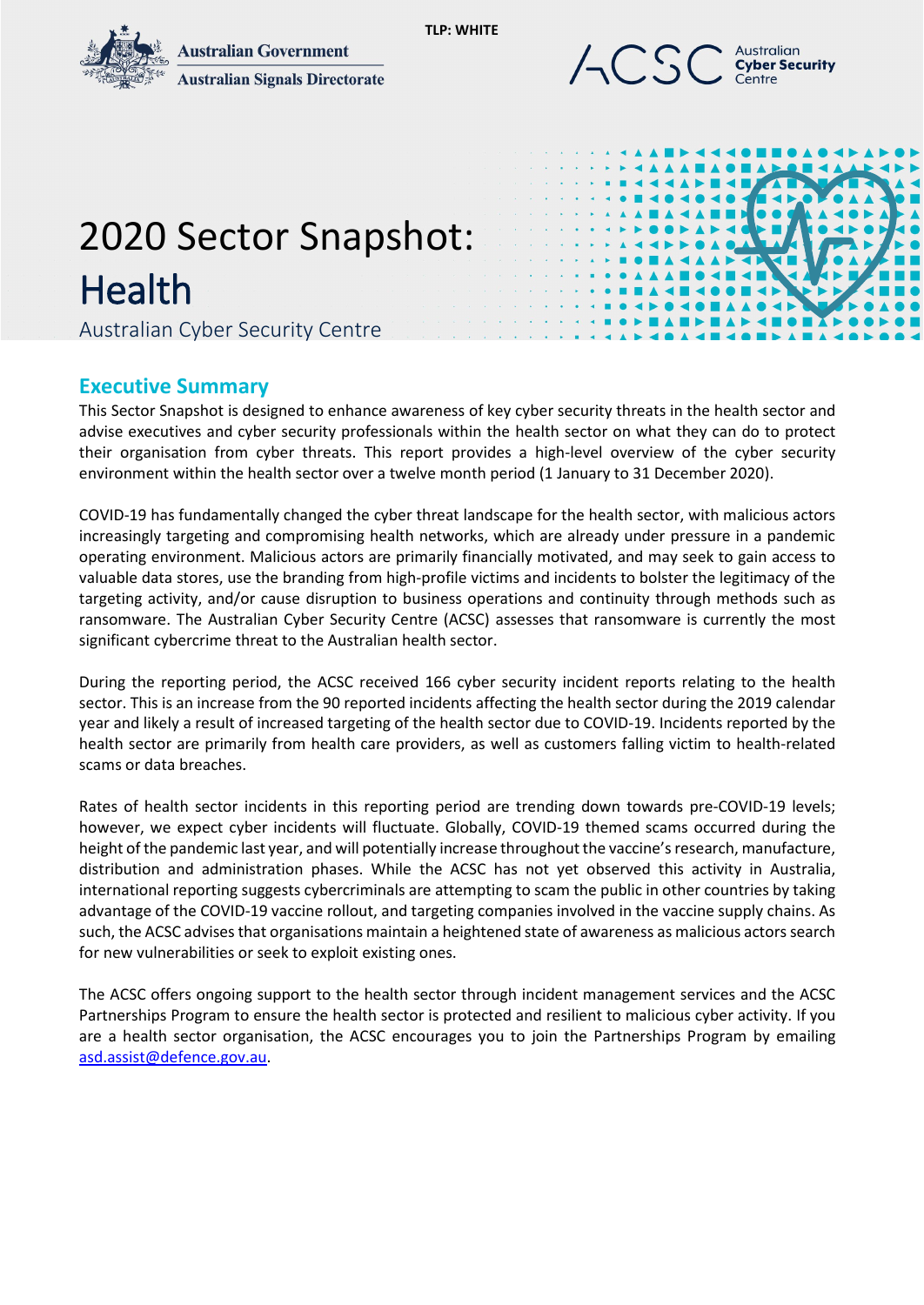

## **Key Takeaways**

- Outside of government and individuals, the health sector reported the highest number of incidents to the ACSC during the period.
	- The health sector remains a valuable and vulnerable target for malicious cyber activity because of:
	- $\circ$  its highly sensitive personal data holdings
	- $\circ$  its valuable intellectual property on technology and research, particularly those relating to COVID-19 vaccine research and development
	- $\circ$  the criticality of services delivered by the health sector
	- $\circ$  the pressure on health sector organisations to maintain and, if disrupted, rapidly restore business continuity
	- $\circ$  public trust in health sector organisations, particularly those linked to Government services.
- COVID-19 has changed the threat landscape for the health sector:
	- $\circ$  there are numerous new health-related targets, as non-traditional entities enter the sector and targeting extends to medical transport and supply chains
	- $\circ$  existing organisations are under increased operational pressure and therefore more vulnerable to cyber security attacks and financial extortion
	- $\circ$  changes to social and working environments, such as working from home, have increased 'attack surfaces' and exposed networks to new vulnerabilities
	- $\circ$  malicious actors are seeking to capitalise on a pervasive environment of fear and uncertainty, and an influx of new entrants and stakeholders in the sector.
- Financially-motivated cybercriminals will continue to target the Australian health sector because of its access to sensitive data and increased reliance on telehealth and internet-enabled services.
- It is critical that health sector organisations ensure that their networks are protected from malicious cyber actors who may seek to disrupt essential services and/or compromise business-critical systems, such as to profit from ransom. Further advice outlining how organisations can protect themselves can be found on page 7 under Preventative Measures.
- On 30 October 2020, the ACSC released an alert on the [continued targeting of the Australian health](https://www.cyber.gov.au/acsc/view-all-content/alerts/sustained-targeting-health-sector)  [sector](https://www.cyber.gov.au/acsc/view-all-content/alerts/sustained-targeting-health-sector) by malicious cyber actors.

## **Health Sector Incident Statistics**



- Between 1 January 2020 and 31 December 2020, the ACSC received 166 incident reports relating to the health sector. This is an increase from the previous calendar year where there were 90 reported incidents affecting the health sector.
- The bulk of reported incidents were for compromised systems.
- This number only reflects those incidents reported to the ACSC and does not necessarily represent the extent of total incidents experienced by the health sector.

During April 2020, there was a significant spike in the number of incidents reported to the ACSC relating to the health sector. This was likely a result of malicious actors capitalising on COVID-19, and an increase in online activity from the Australian population following changes to working environments. Figure 1 provides the number of health-related incident reports received by the ACSC in this reporting period.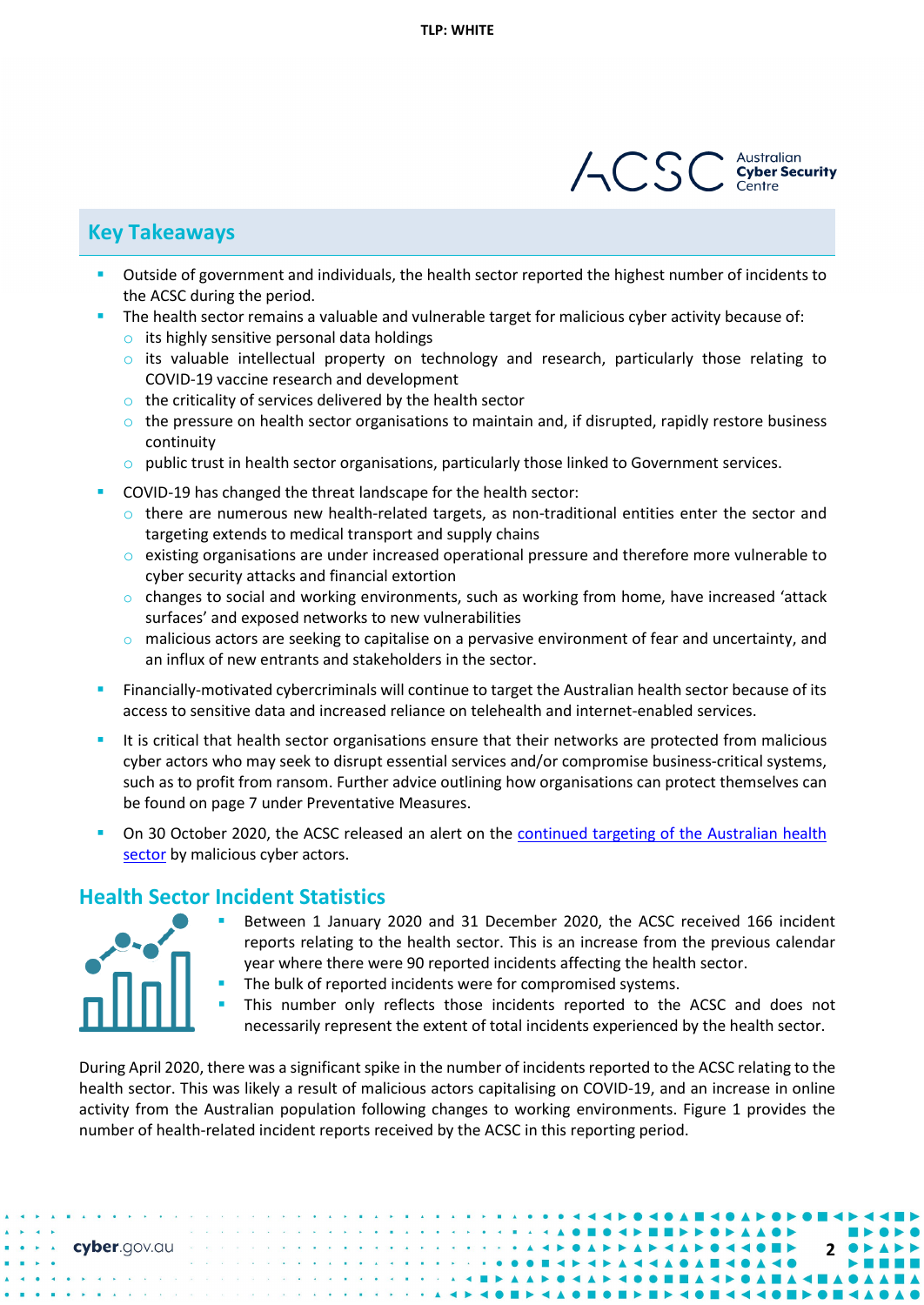

Figure 1: Health related cyber security incident reports received by the ACSC, by month (1 January 2020 to 31 December 2020)



Outside of government and individuals, the health sector reported the highest number of incidents to the ACSC during the period. The highest proportion of health sector incidents reported to the ACSC related to compromised systems (52%), compared with 41% in the previous calendar year. These numbers align with broad trends across all sectors: compromised systems and malicious emails represent the highest incident types reported to the ACSC in 2020. The majority of reported health sector incidents were categorised at ACSC's Category 5 incident level (59%), generally affecting small to medium sized organisations experiencing low-level malicious activity such as targeted reconnaissance and phishing, or some form of network intrusion resulting in temporary system disruption. Refer to the Glossary for an explanation of the different incident types and ACSC's incident categories.

## **Health Sector Threat Overview**



- Cyber security incidents in the health sector have the potential to cause devastating impacts on organisations and individuals, including threat to life (see Case Study 1).
- Cybercriminals are adapting to the COVID-19 pandemic and increasing cyber attacks on the health sector.
- Business email compromise (BEC) and ransomware present high-impact threats to the health sector and their medical transport and supply chains.

#### **What are the impacts of a cyber attack?**

Targeting of the health sector by malicious actors has the potential to interfere with service delivery, impede the supply of critical products to those in need, cause reputational and financial damage to health organisations, and threaten the delivery of health services and the lives of patients. During COVID-19, the ACSC observed malicious actors taking advantage of the pandemic to tailor their criminal activities. Cybercriminals will continue to take advantage of circumstances they can benefit from, and will likely target companies and organisations involved in the supply chain of the COVID-19 vaccine.



#### **Case Study 1: Patient death in Germany linked to ransomware**

In September 2020, cybercriminals deployed ransomware against a German university affiliated with a hospital, disrupting its computer systems. An individual being transported to the hospital by ambulance was re-routed to another hospital 30 kilometres away and passed away en route. The actors reportedly 'stopped' the ransomware attack after learning they had disrupted the hospital and possibly caused a patient death.

**3**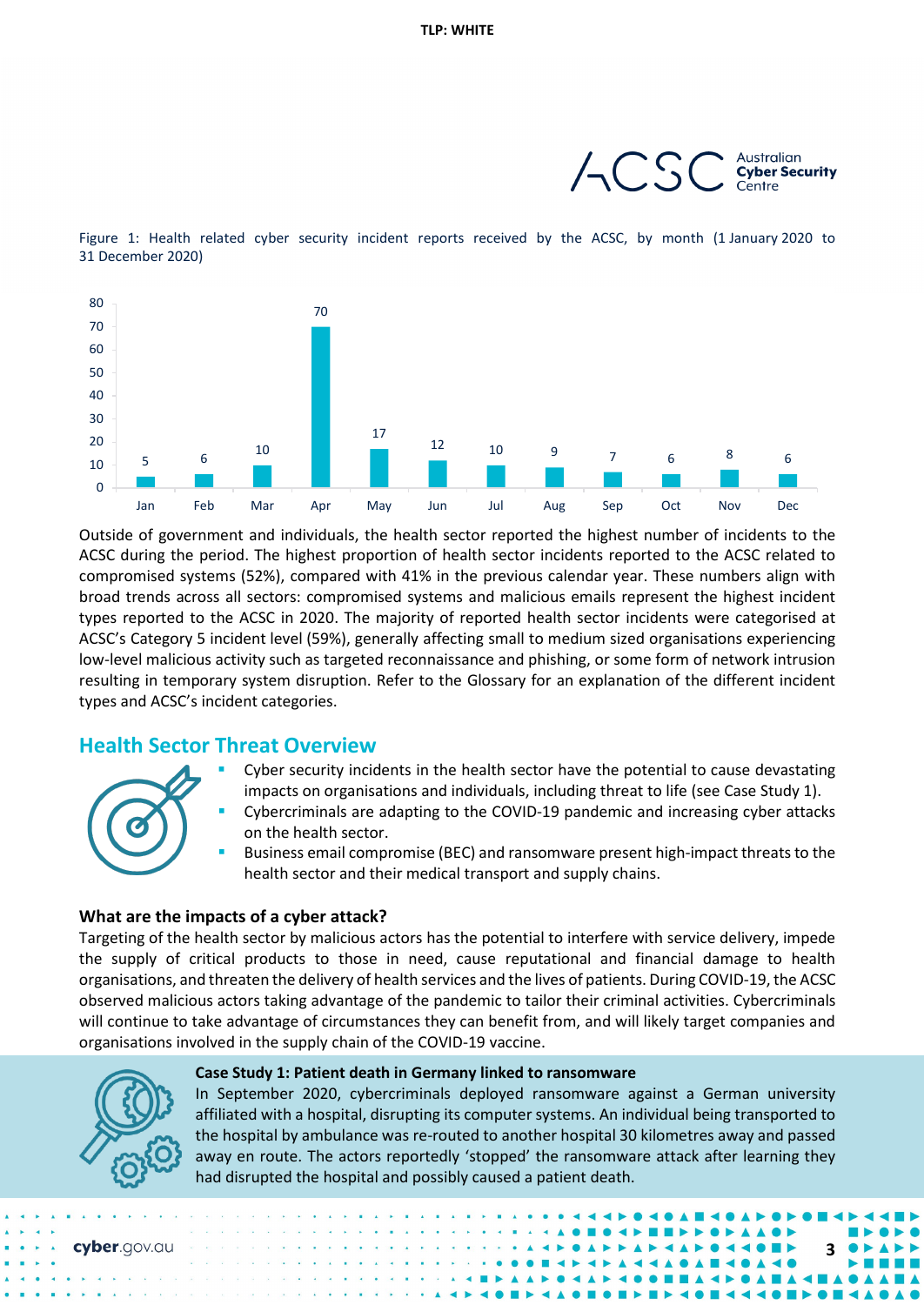

#### **What are malicious actors seeking?**

Malicious actors target organisations for a variety of reasons. As the COVID-19 pandemic continues to impact health sectors on a global scale, malicious actors may seek information and intellectual property relating to vaccine development, treatments, research and national responses to the COVID-19 outbreak as this information is now of higher value and priority globally.

Malicious actors likely view health sector entities as a lucrative target for ransomware attacks. This is because of the sensitive personal and medical data they hold, and how critical this data is to maintaining operations and patient care. Financially-motivated cybercriminals are seeking to access sensitive personal information held by health organisations (such as names, dates of birth, addresses, medical histories, Medicare details and health fund information) to commit identity theft or sell the data in cybercrime marketplaces.

#### **Case Study 2: Dark web markets for COVID-19 medical items**



Australian-based vendors have advertised COVID-19 related medical items, such as masks, for sale domestically and abroad on popular dark web marketplaces. The items were sold at highly inflated prices, with one listing advertising 20 medical masks for AUD200 equivalent in bitcoin. Alleged COVID-19 rapid testing kits were available on these marketplaces. Some vendors sold legitimate medical products to project a legitimate reputation, whereas other vendors exploited the COVID-19 pandemic and public demand for medical products by

importing fake and unapproved COVID-19 test kits into Australia. Additionally, the rampant demand for personal protective equipment, sanitisers and masks also resulted in a spike in scams from companies and individuals purporting to sell these products.

The ACSC encourages all agencies to review their networks to establish where their most valuable and sensitive information lies, and apply appropriate cyber security measures proportionate to the risk of compromise.

#### **Who are they targeting?**

Malicious actors may seek to target a wide range of entities in the health sector including hospitals, general practice services, pathologists, research facilities, aged care providers and other medical service providers. Malicious actors may also seek to target the clients of these providers.

As the health sector adapts their business models to the COVID-19 response effort, non-traditional and new entrants are also becoming attractive targets. For example, gin distilleries adapting to develop hand sanitiser may unexpectedly become targets for intellectual property or ransomware. Malicious actors may also seek to disrupt operations by targeting vendors in the medical transport and supply chains.

Despite claims by some cybercriminal groups that they will not target essential health providers during COVID-19, victim reporting of major cybercrime types, including ransomware, BEC and fraud, have remained steady over the nine months since March 2020. Cybercriminals continue to leverage public concern during COVID-19 to target victims.

The ACSC has released further information and advice on the increased threat to the health sector resulting [from COVID-19.](file:///%5C%5Cd85userdata.dpe.protected.mil.au%5Csh%5Cshane.jenkins2%5CMy%20Documents%5C01.%20Tasking%5C2021%5C02.%20February%5C04.%20Health%20Sector%20Snapshot%5C%EF%82%A7https:%5Cwww.cyber.gov.au%5Cacsc%5Cview-all-content%5Calerts%5Cadvanced-persistent-threat-apt-actors-targeting-australian-health-sector-organisations-and-covid-19-essential-services)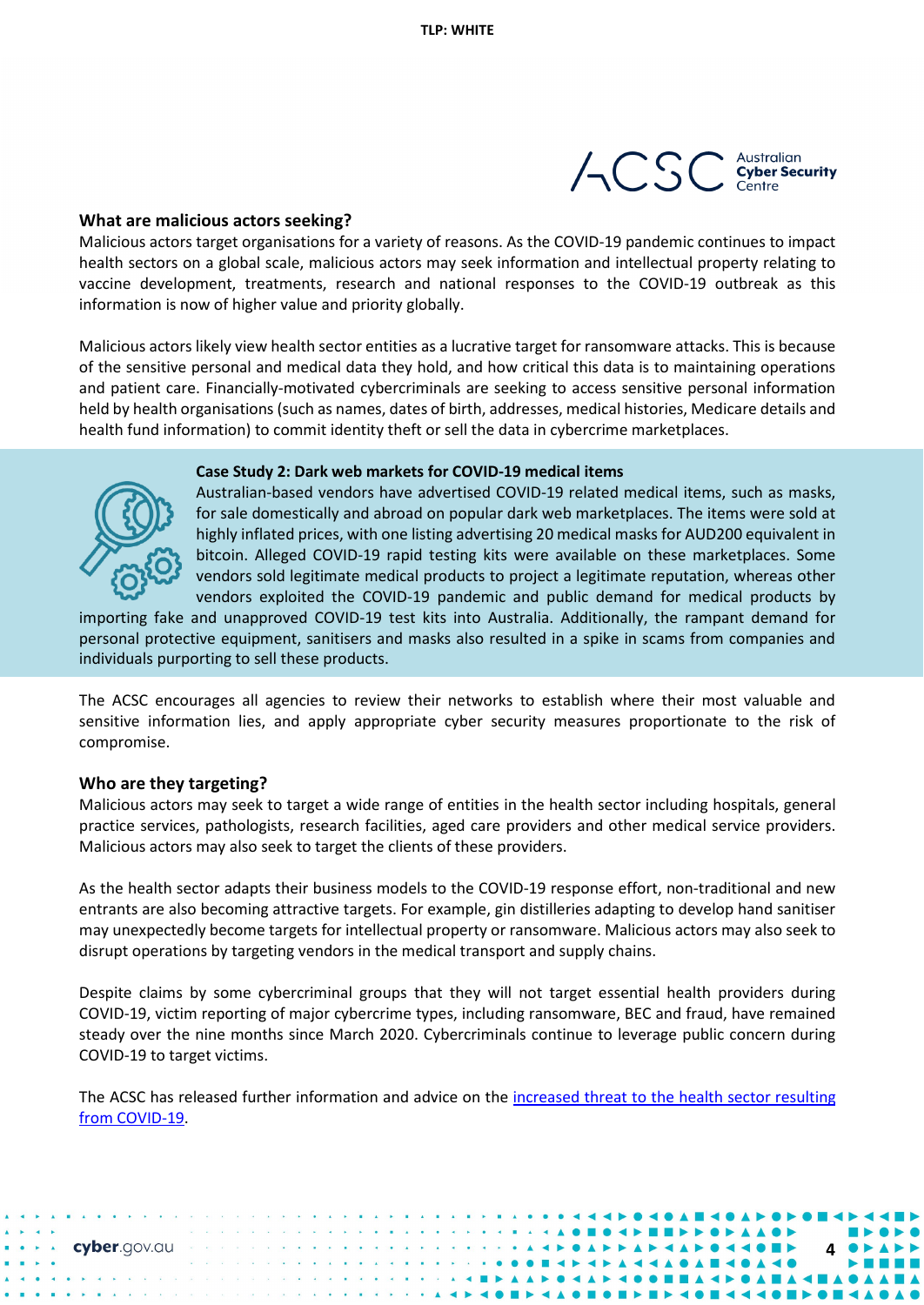

#### **How are they targeting networks?**

*Vulnerabilities in remote access solutions, industrial control systems and critical devices*

Various parts of the health sector have a number of control systems, which, while vital to their operations, provide opportunities for malicious cyber activity. Vulnerabilities have reportedly been found in medical devices from implantable defibrillators to health record-connected hospital beds. Common sources of compromise include hardcoded passwords, improper authentication or passwords held in a recoverable area. Often specialised devices are not patched regularly for fear of rendering critical systems or devices unavailable. However, these devices should be considered for the potential risk imposed on individuals in the case of compromise and steps should be taken to update vulnerabilities, or isolate vulnerable devices if they cannot be patched. The Therapeutic Goods Administration (TGA) runs a program of testing for medical devices, including cyber vulnerability, and releases advice and recall statements in relation to medical devices and in vitro diagnostic medical devices (IVDs).

The latest updates can be found on th[e TGA website:](https://www.tga.gov.au/regulatory-decisions-notices-medical-devices-ivds)

The cyber threat to the health sector is also evolving as a result of changes in the business model of health sector companies in response to COVID-19. Over the period, the health sector has increased reliance on remote work, including telehealth services and remote access solutions. As the health sector increases adoption of these services and relies on them, the 'attack surface' for these organisations will subsequently increase.

Implementing remote access solutions can connect new areas of a network to the internet, potentially exposing critical devices or industrial control systems. Operational imperatives for these remote access solutions, especially during COVID-19, may mean that these solutions were progressed too quickly, without due consideration for cyber security. These newly exposed parts of the network could now be vulnerable to compromise. Examples of compromise methods include phishing, ransomware, BEC, which may result in intellectual property or personally identifiable information being stolen or leaked.

Remote access solutions should be reviewed to ensure industrial control systems and critical devices are effectively segmented from the remaining network (see Preventative Measures). Essential steps for managing remote access solutions include enabling multi-factor authentication, ensuring appropriate logging and regularly patching remote access clients. Logs should be routinely reviewed and attention should be given to the locations and access times to ensure remote access is being utilised by legitimate staff only. Advice about using [remote desktop clients](https://www.cyber.gov.au/acsc/view-all-content/publications/using-remote-desktop-clients) can be found on the ACSC website.

#### *Email and Phishing Campaigns*

Malicious cyber actors are capitalising on the public desire for COVID-19 related information by generating specific COVID-19 themed spear phishing emails to attempt to compromise victims. While these phishing campaigns commonly target the general public, they may also impact internet-facing corporate devices that have access to an organisation's network. Over this reporting period, cybercriminals registered a number of COVID-19 themed websites to conduct widespread email and SMS phishing campaigns that distribute malicious software or harvest personal information.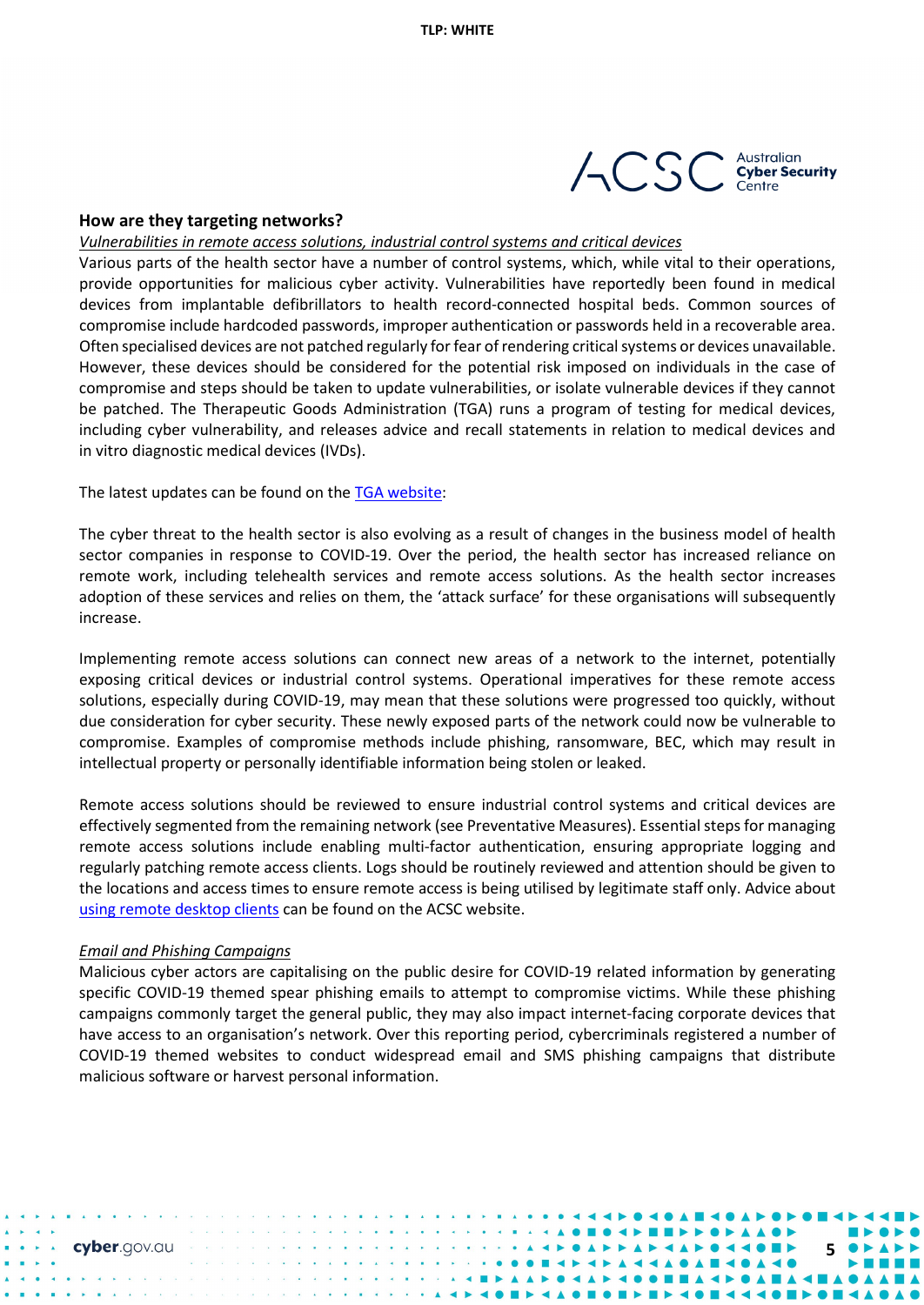

The ACSC has also observed the emergence of phishing campaigns aligned with breaking developments, such as Government relief payments or public health guidance, within days or even hours of announcements occurring. For instance, in March 2020, there was a global email phishing campaign purporting to originate from the World Health Organisation. The phishing emails contained a malicious attachment, which downloaded a keylogger – software that records keystrokes in order to steal credentials and exfiltrate data from victim devices.

#### **Case Study 3: Banking targeted, COVID-19 themed SMS phishing campaign**



On 31 March 2020, the ACSC received a report from an Australian Government agency about an SMS phishing campaign. The SMS message was designed to appear as though it came from 'Gov' and requested that recipients click on a malicious web link that spoofed an official government domain. This website was hosting malware, which could be used to steal credentials or financial information.

After the domain used in this initial campaign was taken down, cybercriminals quickly switched tactics. A new domain was created to host the malware and messages were redesigned to spoof 'MyGov'. By replacing the alpha tags in the SMS header with 'MyGov', the malicious actor was able to deliver these messages within the existing legitimate SMS chain between individuals and Services Australia.

The ACSC strongly encourages all organisations and individuals to remain vigilant against the threat of COVID-19 themed cybercrime activity, including sophisticated scams, phishing emails and malicious websites. The health sector should be wary of being both the target of COVID-19 themed cybercrime activity, as well as have their branding used for legitimacy.

On 15 September 2020, Minister for Defence, the Hon Linda Reynolds, announced that the ACSC, in conjunction with Telstra and Services Australia, had [launched a pilot program aimed at identifying phishing](https://www.minister.defence.gov.au/minister/lreynolds/media-releases/new-pilot-program-block-cyber-criminals-impersonating-services) SMS text [messages \(also known as 'smishing'\) before they reach customers.](https://www.minister.defence.gov.au/minister/lreynolds/media-releases/new-pilot-program-block-cyber-criminals-impersonating-services)

The ACSC has released the following updates about COVID-19 malicious cyber activity:

- [COVID-19 themed malicious cyber activity](https://www.cyber.gov.au/acsc/view-all-content/advisories/covid-19-themed-malicious-cyber-activity)
- COVID-19 Malicious Scams [Threat Awareness and Guidance](https://www.cyber.gov.au/acsc/view-all-content/advisories/covid-19-malicous-scams-threat-awareness-and-guidance)

#### *Ransomware*

Widespread phishing campaigns often lead to compromised accounts allowing for further malicious activity on a network, such as deployment of ransomware and exfiltration of data. The threat of publicly releasing or selling stolen data increases the pressure on the victim to pay the ransom – a 'double extortion' by cybercriminals.

In 2020, cybercriminals have compromised email servers of health sector entities in Australia, which have then been used to distribute COVID-19 phishing emails in an attempt to deploy malicious software, including ransomware. Cybercriminals also use these tactics to gain access to other organisations through service providers and inter-connected networks.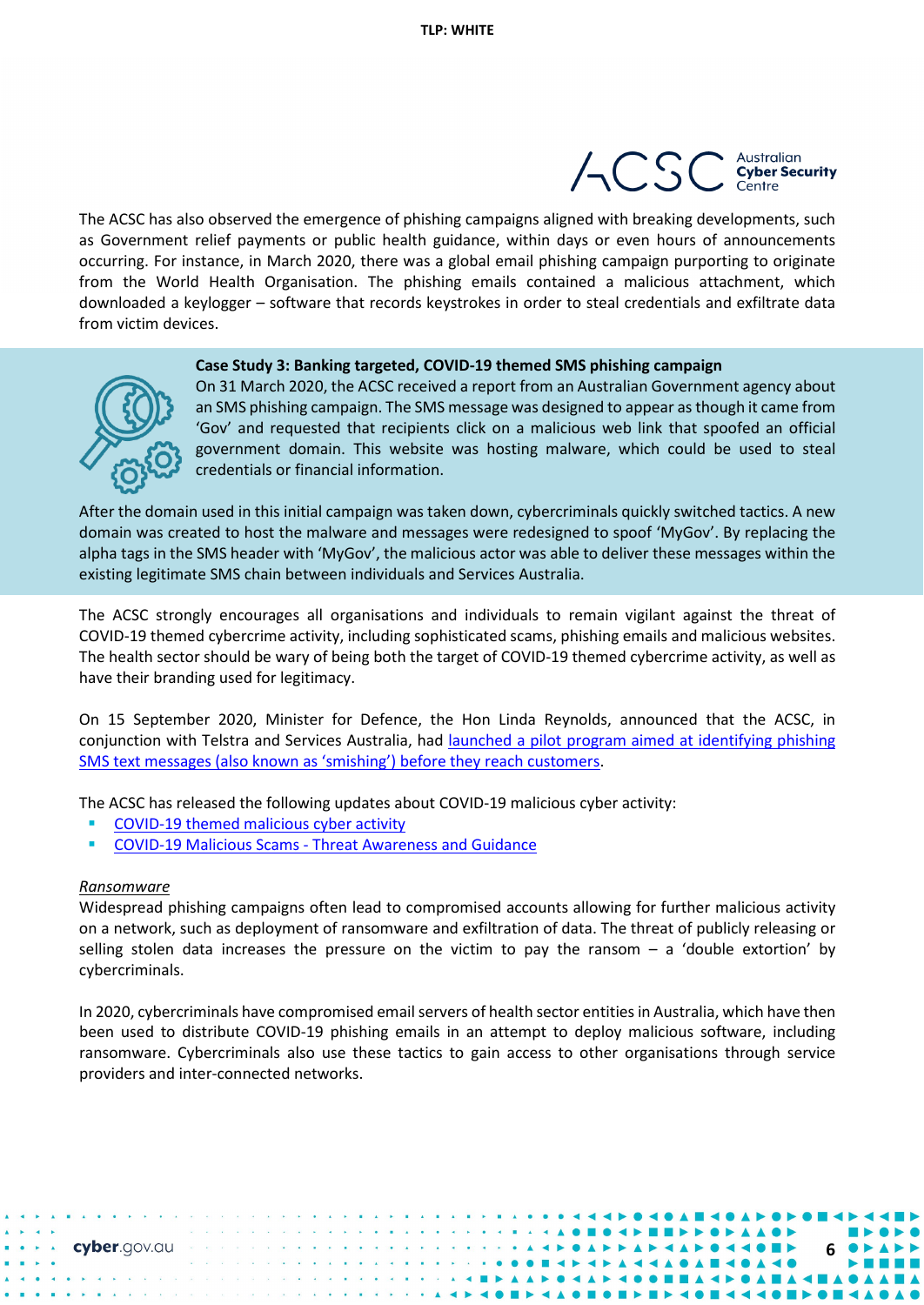



#### **Case Study 4: Universal Health Services faces ransomware attacks**

In September 2020, Universal Health Services (UHS) reportedly suffered a ransomware attack. UHS is one of the largest US health care networks. The attack resulted in over 400 healthcare providers being unable to access their electronic healthcare records for a period of three weeks. Back-up processes were implemented during recovery efforts, including the use of paper-based documentation, and some non-critical appointments were delayed.

In October 2020, the US Department of Homeland Security's Cybersecurity and Infrastructure Agency (CISA) released a public alert to provide warning to healthcare providers against an increased and imminent cybercrime threat to US hospitals and healthcare providers.

The attack and subsequent alert highlights the significant impact ransomware can have on organisations and customers. To avoid these incidents, effective logging and monitoring is crucial to enable early remediation after detection of a potential compromise. Cyber security company [FireEye](https://www.fireeye.com/blog/threat-research/2020/03/they-come-in-the-night-ransomware-deployment-trends.html) has reported there are usually a few days between initial compromise of a network and deployment of ransomware. This is consistent with what has been observed in ACSC investigations. Effective system monitoring may enable a compromised entity to remediate before the cybercriminal has the opportunity to deploy ransomware.

The ACSC advises against complying with a ransomware request, as there is no guarantee cybercriminals will decrypt files once a ransom is paid. There is also no guarantee information will not be sold on the dark web and your details provided to other criminals.

More information about ransomware can be found at the following locations:

- [2020-013 Ransomware targeting Australian aged care and health sectors](https://www.cyber.gov.au/acsc/view-all-content/advisories/2020-013-ransomware-targeting-australian-aged-care-and-healthcare-sectors)
- [Ransomware in Australia](https://www.cyber.gov.au/acsc/view-all-content/publications/ransomware-australia)
- [The United Kingdom's National Cyber Security Centre \(NCSC\)](https://www.ncsc.gov.uk/guidance/mitigating-malware-and-ransomware-attacks#stepsifinfected)
- [The United States Department of Homeland Security's Cybersecurity and Infrastructure Security Agency](https://us-cert.cisa.gov/Ransomware)  [\(CISA\)](https://us-cert.cisa.gov/Ransomware)

## **Preventative Measures**



- Health providers are encouraged to review the ACSC's *[Strategies to Mitigate Cyber](https://www.cyber.gov.au/acsc/view-all-content/publications/strategies-mitigate-cyber-security-incidents-mitigation-details)  [Security Incidents](https://www.cyber.gov.au/acsc/view-all-content/publications/strategies-mitigate-cyber-security-incidents-mitigation-details)* in order to develop an appropriate cyber security posture for their organisation.
- ASD's *[Essential Eight](https://www.cyber.gov.au/acsc/view-all-content/publications/essential-eight-explained)* is a prioritised list of mitigation strategies that form a baseline for cyber security strategies in organisations.
- The ACSC released a *[Ransomware in Australia](https://www.cyber.gov.au/acsc/view-all-content/publications/ransomware-australia)* product on the ACSC website, which outlines preventative measures for ransomware incidents.

All health providers are encouraged to assess their individual requirements and tailor their cyber security strategies appropriately. In doing so, consideration should be given to the following measures:

- **[Implement regular patching of systems and applications.](https://www.cyber.gov.au/acsc/view-all-content/guidance/system-patching)** Malicious actors constantly monitor for newly found vulnerabilities they can exploit. Often, proof-of-concept exploits become publicly available within days of a vulnerability announcement. Malicious actors can automate much of their exploitation efforts, allowing for broad deployment, rather than targeting of specific victims. Organisations must quickly and effectively patch their systems and applications to avoid becoming targets. For more information, visit the ACSC website.
- **[Making regular offline backups of critical systems and databases.](https://www.cyber.gov.au/acsc/view-all-content/publications/strategies-mitigate-cyber-security-incidents-mitigation-details)** Rendering key information and systems unavailable is highly disruptive to the health sector. Backing up systems regularly, and practicing

|  |  | cyber.gov.au |  |
|--|--|--------------|--|
|  |  |              |  |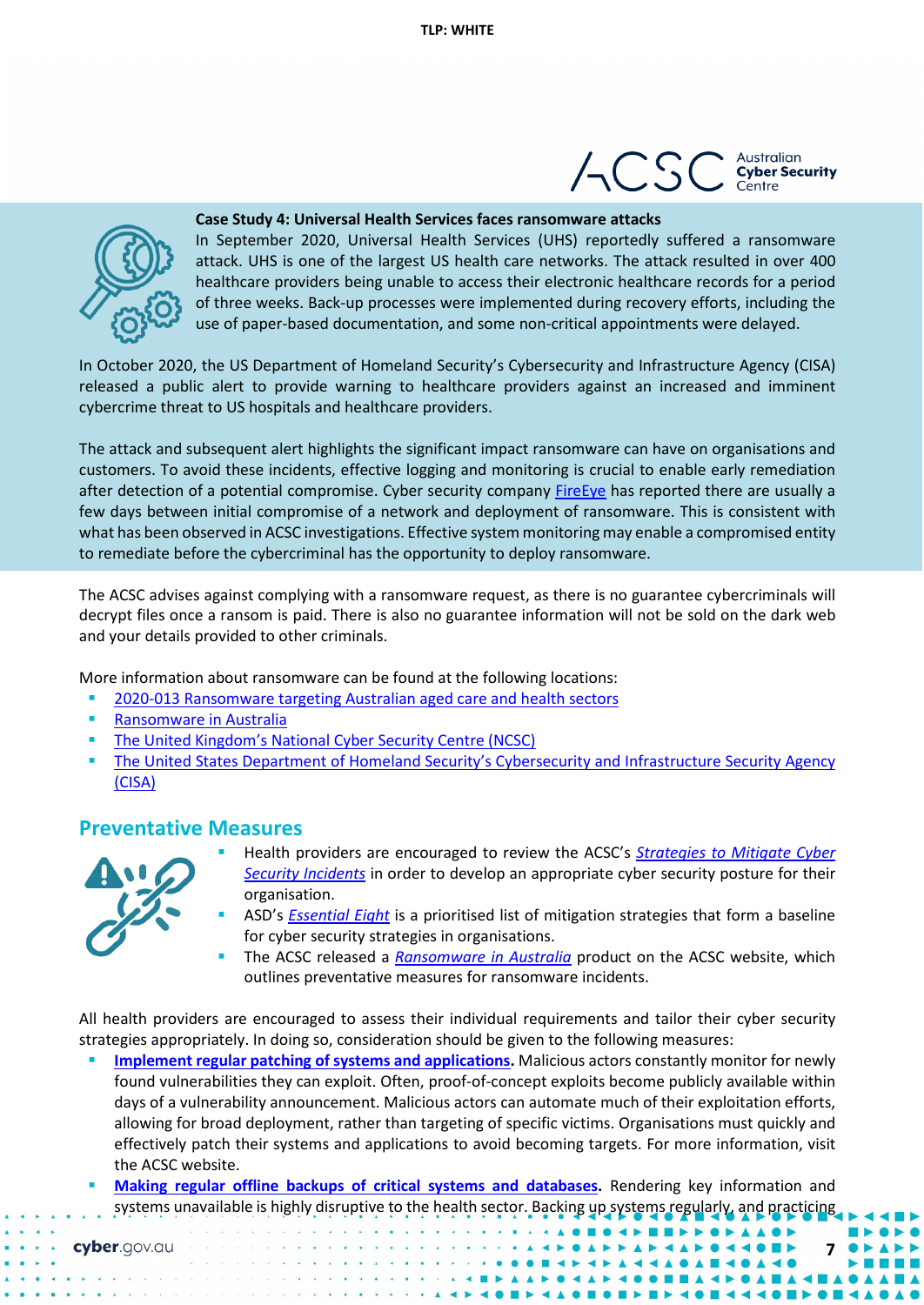

recovery processes, can minimise disruption to operations if an incident occurs. Critically, organisations should be aware that backups could be encrypted if they are not suitably segregated from the rest of the network. For more information, visit the ACSC website.

- **[Implement network segmentation and segregation.](https://www.cyber.gov.au/index.php/publications/network-segmentation-and-segregation)** Health providers should review their networks to establish where their most valuable or sensitive information is stored and identify critical parts of their system. They should also review operational control systems and apply appropriate cyber security measures proportionate to the risk of compromise. This may involve partitioning components of the network or controlling communication between specific hosts and services to restrict access to sensitive information. For more information, visit the ACSC website.
- **Implenenting [multi-factor authentication.](https://www.cyber.gov.au/acsc/view-all-content/publications/implementing-multi-factor-authentication)** Adding an additional layer of authentication can prevent malicious actors using compromised details to access a network, and is particularly important when an organisation is relying on remote desktop access. For more information, visit the ACSC website.
- **[Become an ACSC partner.](https://www.cyber.gov.au/partner-hub/overview)** Becoming an ACSC partner may provide further preventative messaging and advice. More information is outlined in the below section.

Further information about the ACSC's *[Strategies to Mitigate Cyber Security Incidents](https://www.cyber.gov.au/acsc/view-all-content/publications/strategies-mitigate-cyber-security-incidents-mitigation-details)* and *[Essential Eight](https://www.cyber.gov.au/acsc/view-all-content/essential-eight/essential-eight-explained)* can be found on the website:

## **ACSC Partnership Program**



cyber.gov.au

The ACSC Partnership Program enables a wide range of Australian organisations to engage with the ACSC and fellow partners, drawing on collective understanding, experience, skills and capability to lift cyber resilience across the Australian economy.

Government and private sector businesses are welcome to sign up. Sign up or find out if [your business is eligible.](https://www.cyber.gov.au/acsc/large-organisations-and-infrastructure/become-an-acsc-partner)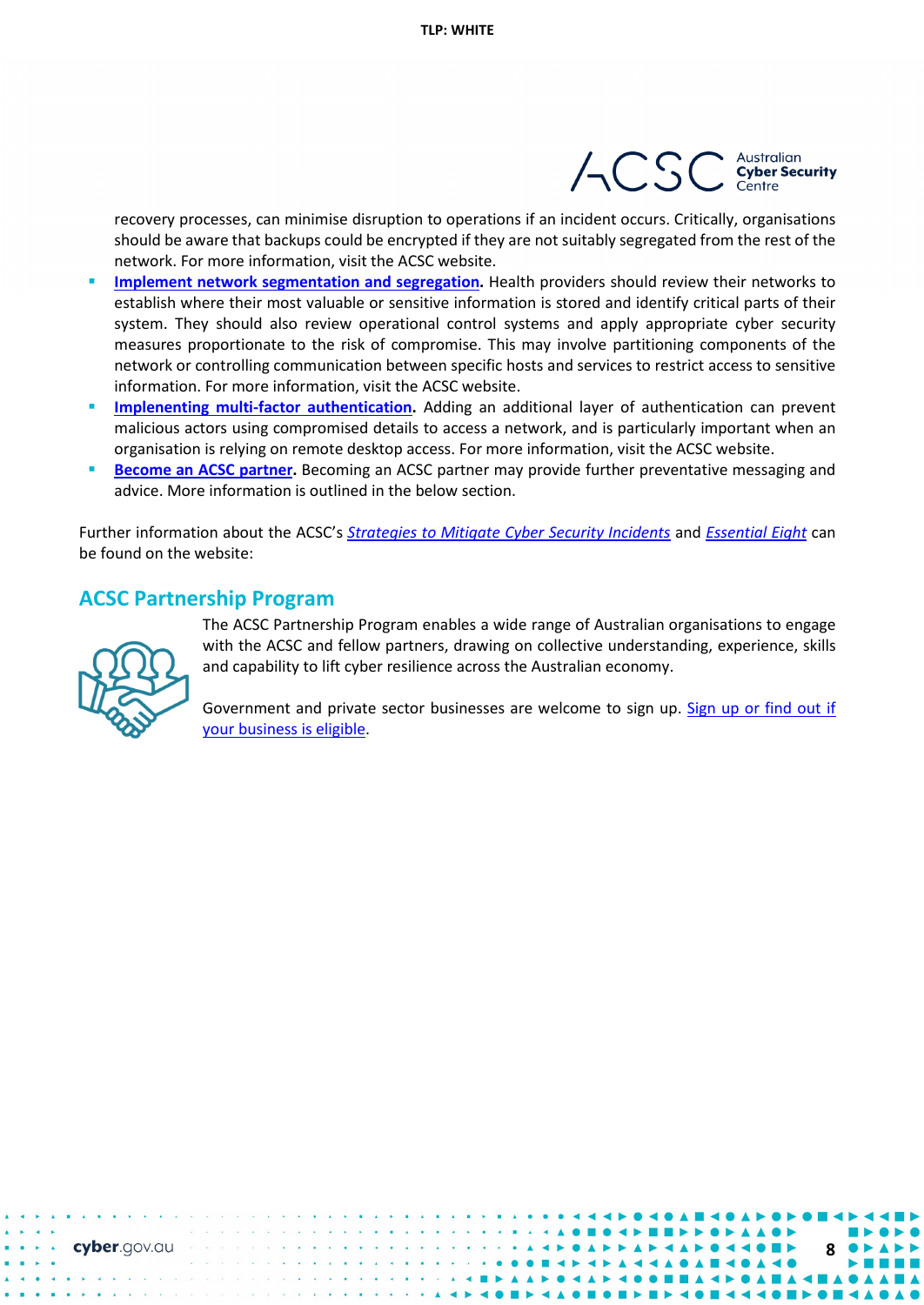

### **Glossary**

#### **Malicious actor groups**

- **State-sponsored actors** seek to compromise networks to obtain economic, political, legal, or defence and security information for strategic advantage. These actors are sophisticated, well-resourced and patient adversaries, posing a significant threat to Australia's national security and economic prosperity.
- **Financially-motivated criminals** exploit and access systems for financial gain, posing a substantial threat to the economic interests of Australia and the region. Of particular concern are transnational cybercrime syndicates, who develop, share, sell and use sophisticated tools and techniques.
- **Issue-motivated groups and individuals** are primarily concerned with drawing attention to their causes. They are generally less capable and less sophisticated, yet are still able to cause significant disruption to both industry and government.
- **Terrorist groups and extremists** are adept at using the internet to communicate and generate attention, but generally employ unsophisticated cyber techniques and capabilities. They are likely to focus on Distributed Denial of Service (DDoS) activities, hijacking social media accounts and website defacements.

#### **Incident types**

- **Compromised systems:** unauthorised access to, or modification of, a network, account, database or website.
- **Sighting report / indicator sharing:** reports of relevant indicators of compromise or potentially vulnerable victims from trusted partners.
- **Malicious email:** phishing or spear phishing emails seeking to harvest credentials, key information or for financial gain.
- **Scanning, reconnaissance or brute force:** unauthorised scanning of network ports and systematic attempts to guess passwords through repeated attempts.

#### **Incident Categories**

- **Category 1 (C1) National Cyber Incident:** Generally affecting national security, Australian essential services, critical infrastructure or impacting a large number of individuals or organisations, where the victim(s) is experiencing sustained disruption of essential systems and associated services.
- **Category 2 (C2) Highly Significant Incident:** Generally affecting Federal Government, national infrastructure or the supply chain of critical national infrastructure, or national security, Australian essential services, critical infrastructure or impacting a large number of individuals or organisations, where the victim(s) is experiencing sustained disruption of essential systems and associated services or exfiltration, deletion or damage of key sensitive data or intellectual property.
- **Category 3 (C3) Significant Incident:** Generally affecting State Government, Academia, large organisations or Federal Government or the supply chain of critical national infrastructure, where the victim(s) is experiencing exfiltration, deletion or damage of key sensitive data or intellectual property or malware, beaconing or other active network intrusion, temporary system or service disruption.
- **Category 4 (C4) Substantial Incident:** Generally affecting medium-sized organisations through to State Government, Academia, large organisations or Federal Government, where the victim(s) is experiencing malware, beaconing or other active network intrusion, temporary system or service disruption, or low-level malicious attack.
- **Category 5 (C5) Moderate Incident:** Generally affecting small to medium sized organisations experiencing scanning or reconnaissance activity, low-level malicious activity such as targeted reconnaissance and phishing, or some form of network intrusion resulting in temporary system disruption.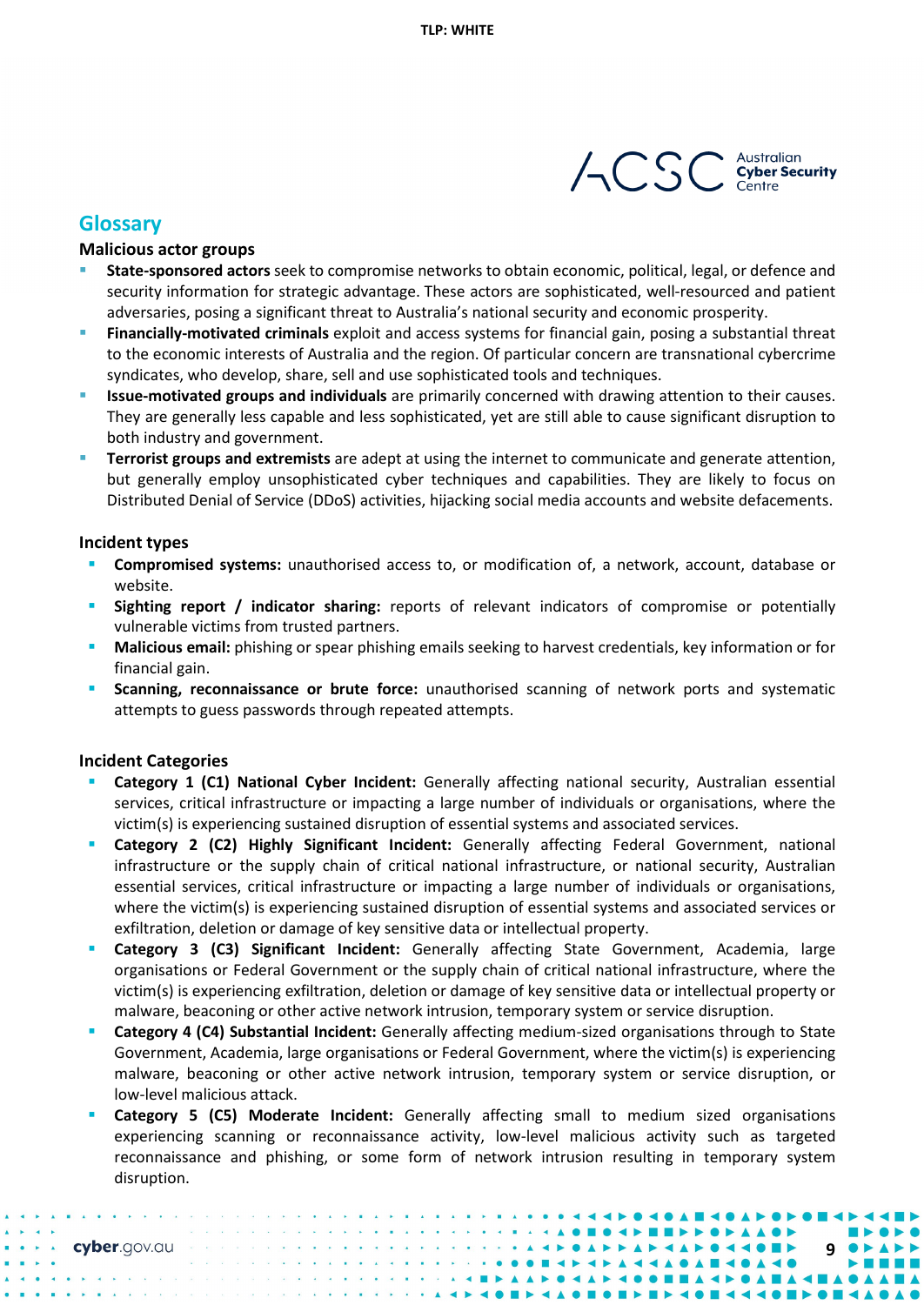

 **Category 6 (C6) Localised Incident:** Generally affecting individual members of the public or small organisations, where the victim(s) is experiencing scanning or reconnaissance activity or low-level malicious activity such as targeted reconnaissance and phishing.

## **Contributing Agencies**

- **Australian Federal Police**
- **Australian Criminal Intelligence Commission**
- **Australian Government Department of Health**

| $\sim$                                                                                                                                                                                                                         |  |  |  |  |  |  |  |  |  |  |  |  |  |  |  |  |  |  |  |  |  |  |  |  |  |  |  |  |  |  |  |  |
|--------------------------------------------------------------------------------------------------------------------------------------------------------------------------------------------------------------------------------|--|--|--|--|--|--|--|--|--|--|--|--|--|--|--|--|--|--|--|--|--|--|--|--|--|--|--|--|--|--|--|--|
| EXPOSE CYPER GOV.CUP RESERVATION AND A RELEASE AND A RELEASE AND A RELEASE AND A RELEASE AND A RELEASE AND A RELEASE AND A RELEASE AND A RELEASE AND A RELEASE AND A RELEASE AND A RELEASE AND A RELEASE AND A RELEASE AND A R |  |  |  |  |  |  |  |  |  |  |  |  |  |  |  |  |  |  |  |  |  |  |  |  |  |  |  |  |  |  |  |  |
| $\rightarrow$                                                                                                                                                                                                                  |  |  |  |  |  |  |  |  |  |  |  |  |  |  |  |  |  |  |  |  |  |  |  |  |  |  |  |  |  |  |  |  |
|                                                                                                                                                                                                                                |  |  |  |  |  |  |  |  |  |  |  |  |  |  |  |  |  |  |  |  |  |  |  |  |  |  |  |  |  |  |  |  |